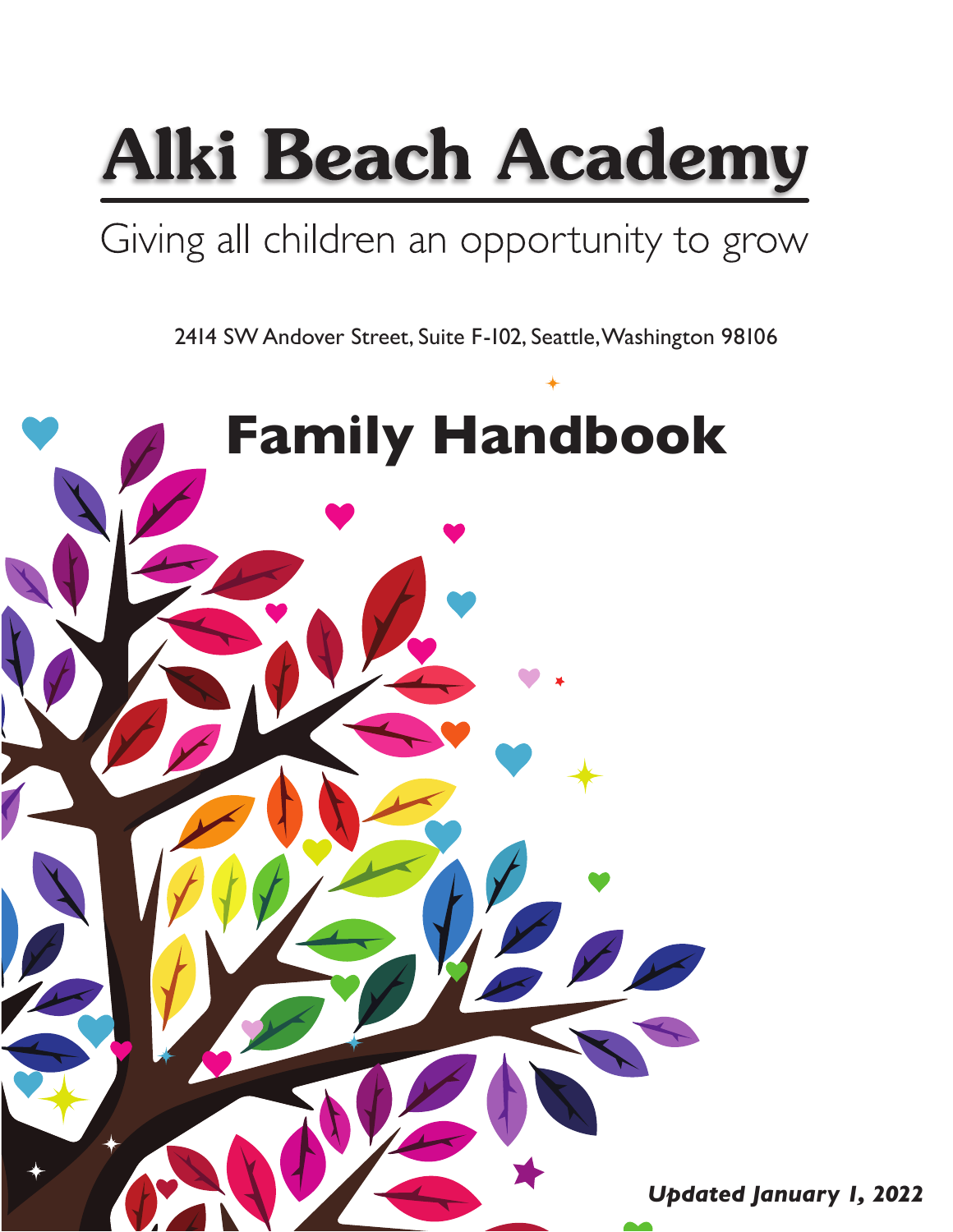Giving all children an opportunity to grow

## **TABLE OF CONTENTS**

- **ABSENCE & REMOVAL FROM CARE**
- **AGES, CAPACITY, & STAFF-CHILD RATIOS**
- **Alcohol, Tobacco, Cannabis, & Prohibition of Illegal Substances**
- **ARRIVAL & DEPARTURE**
- **CHILD RECORDS**
- **COMMUNICATION**
- **CONSISTENT, EQUITABLE, & CULTURALLY RESPONSIVE CARE**
- **CULTURAL ACTIVITIES & HOLIDAYS**
- **DEVELOPMENTALLY APPROPRIATE PRACTICE**
- **DUAL LANGUAGE LEARNING**
- **ENROLLMENT**
- **EXPULSION & TERMINATION OF CARE**
- **GENERAL DAILY SCHEDULE**
- **GENERAL PERMISSIONS**
- **GUIDANCE, DISCIPLINE, & RESTRAINT**
- **HOLD HARMLESS**
- **INDIVIDUAL CARE PLANS (ICPs)**
- **INFANT CARE (ages 5 weeks 1 year)**
- **ITEMS FROM HOME**
- **KINDERGARTEN TRANSITION PLAN (ages 4 6 years)**
- **MANDATORY REPORTING**
- **MIXED AGE GROUPS**
- **NON-DISCRIMINATION**
- **PHILOSOPHY**
- **PHOTOGRAPHY, VIDEOGRAPHY, & SURVEILLANCE**
- **POSTED MATERIALS**
- **PRESCHOOL CARE (ages 30 months 4 years)**
- **PROGRAM POLICIES**
- **SIGNING IN & OUT**
- **TODDLER CARE (ages 1 year 29 months)**
- **TRANSPORTATION & OFF-SITE FIELD TRIPS**
- **WATER ACTIVITIES**

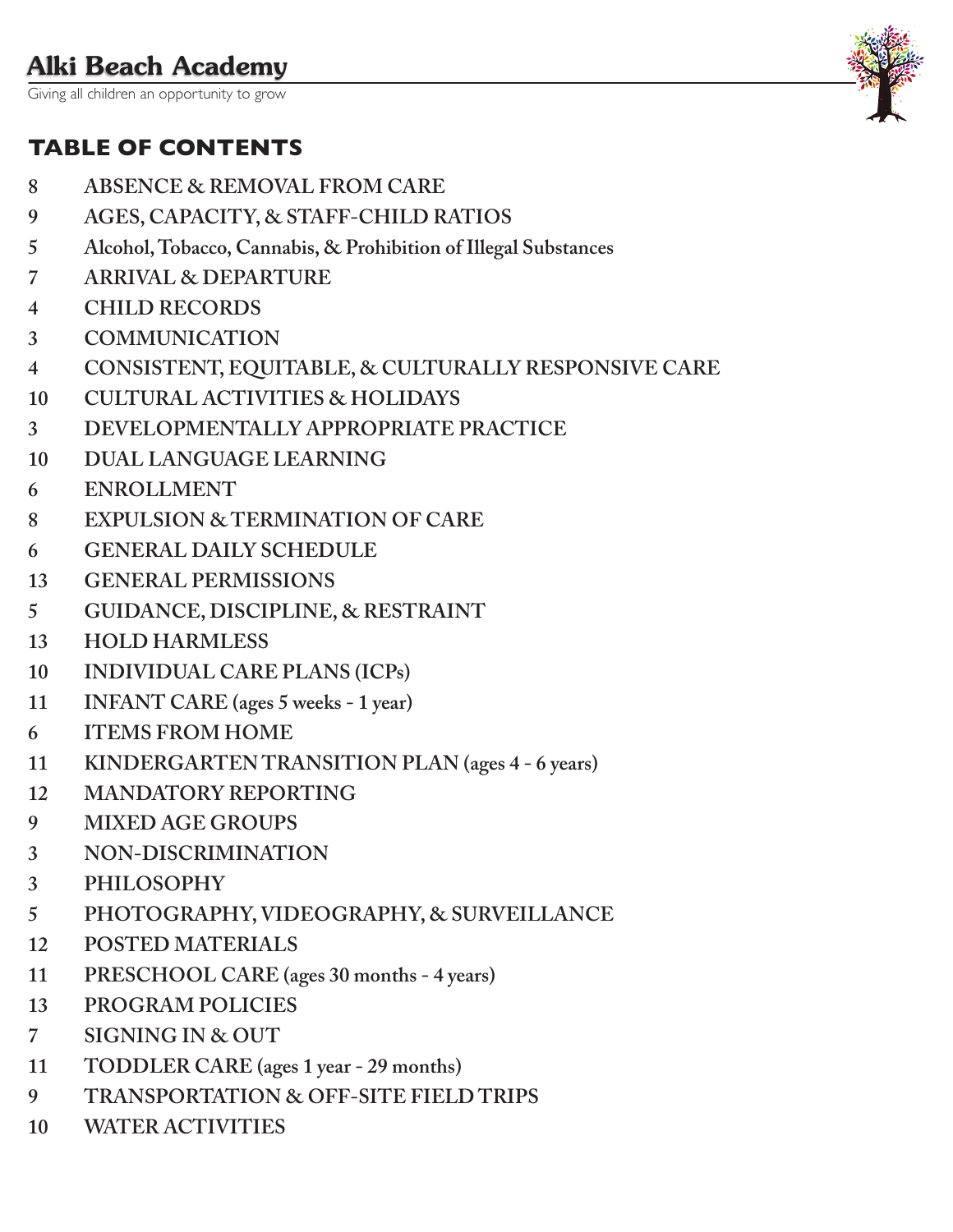Giving all children an opportunity to grow

#### **PHILOSOPHY**

Our program helps children develop a positive self-image and maintain quality physical, emotional and cognitive health, and encourages their progress as they build the foundations for future success. We promote collaboration between our administrators, teachers, and families to ensure you and your child feel understood, accepted, and empowered. We align, balance, and achieve our collective goals within these systems of support through encouraging, inclusive, and flexible learning environments and through an understanding of each child's uniqueness.

Through consistent, positive interactions with peers, caregivers who model appropriate behaviors, and frequent opportunities to improve their skills, children become more independent and creative. They also improve their emotional and physical self-regulation, memory and recall, planning and prioritization, focus and adaptability, and cognitive acuity and endurance. The environments we maintain promote growth across the physical, socialemotional, linguistic, and cognitive domains.

Anti-bias is a primary focus of our work with children and within each child's support network. Our approach to early learning is based on an acceptance of others as unique, valuable individuals, and culturally and developmentally appropriate expectations. Our program incorporates multicultural awareness, understanding, and experience that honors and celebrates the diversity of our program and the community we serve. We believe every child deserves to be seen and see themselves as worthy, welcome, and capable. We believe every child deserves to be encouraged to improve rather than discouraged for their mistakes. We believe every child deserves to experience and develop supportive relationships. These beliefs drive us to continue developing and improving ourselves as we provide equitable, accessible child care.

#### **NON-DISCRIMINATION**

As we recruit, employ, enroll, and engage with others, we and our employees will not discriminate against any person on the basis of race, nationality, creed, religion, sex, gender, LGBTQ+ identity, marital status, veteran status, age, or ability. We are an equal opportunity employer and service provider. Any individual meeting the standards upheld by the entities governing our industry may apply for employment or enrollment.

#### **COMMUNICATION**

The administrative team communicates with families and employees in person or over text, call, email, or social media. Families and employees are encouraged to communicate with each other about children's daily experience and needs. Information regarding program updates, closures, events, and activities will be posted in the lobby and supplemented with reminders via email or social media. Administrators will also use posted materials, social media, and direct messages to communicate important information and updates to employees.

| <b>General Questions</b>   | Julieann | alkibeachacademy@gmail.com     | 206-618-3399 |
|----------------------------|----------|--------------------------------|--------------|
| Curriculum / Child         | Colleen  | alkibeachacademynews@gmail.com | 907-830-6479 |
| <b>Operations / Policy</b> | Jordan   | jordan.a.crawley@gmail.com     | 206-428-7647 |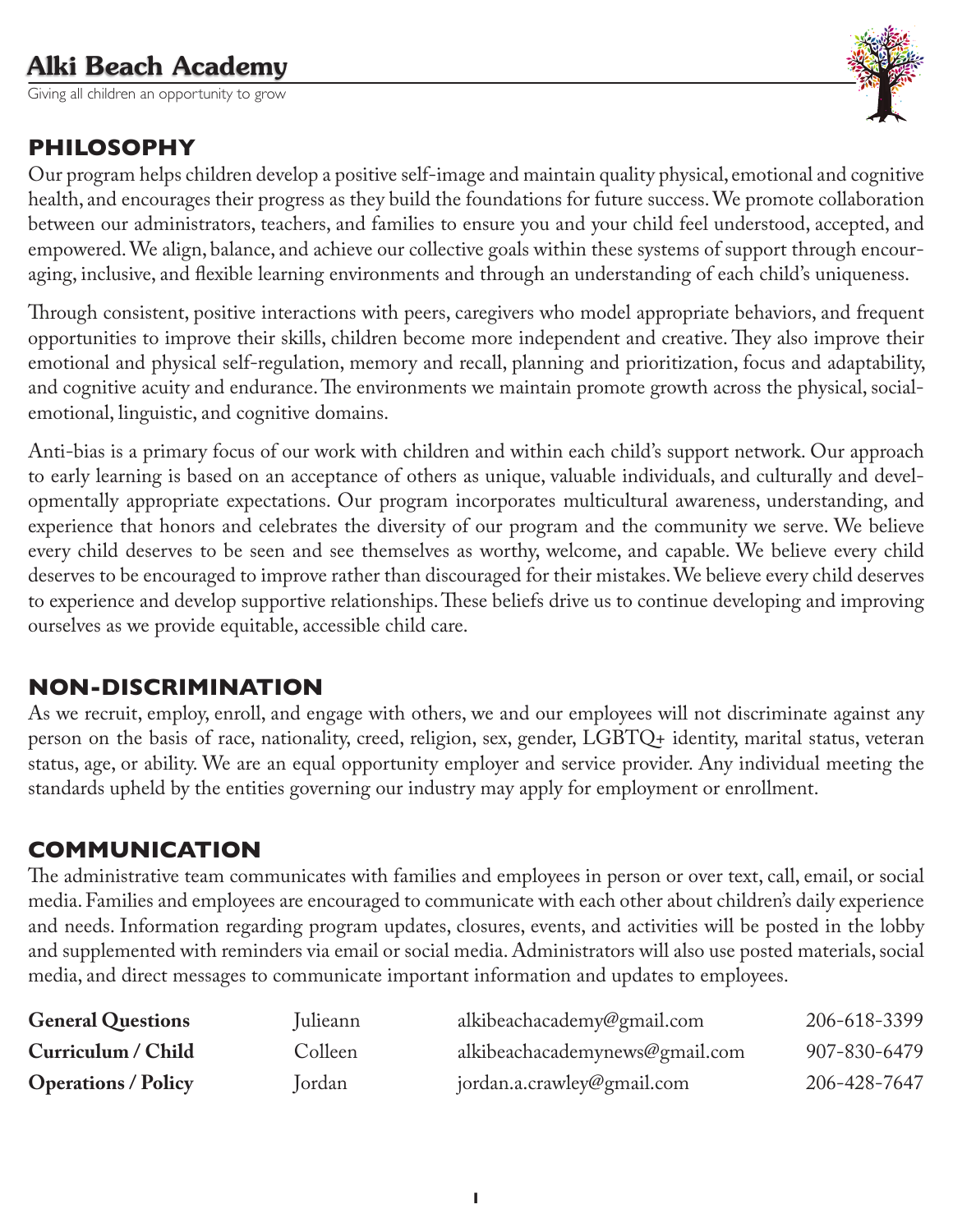Giving all children an opportunity to grow



#### DEVELOPMENTALLY APPROPRIATE PRACTICE

Developmentally appropriate practice requires early learning professionals to understand children as unique individuals and be responsive to the social and cultural contexts in which they live. Knowing each child allows professionals to guide children in their growth, helping them complete challenging and achievable goals. Rather than dedicating ourselves to a rigorous academic curriculum, our play-based approach to learning promotes skills across each domain, enabling child's success. As teachers actively support children's progress, intentional use of age and developmentally appropriate strategies is important. Through a combination of play, routines, and learning centers, our program provides carefully planned, child-centric experiences tailored to each child's needs.

#### **CONSISTENT, EQUITABLE, & CULTURALLY RESPONSIVE CARE**

Our administrators do their best to ensure staff are consistently assigned to the same classroom for the same hours each day. This dedication to consistency in care promotes strong relationships between teacher and child, helps children feel encouraged, welcome, and seen, and builds a bridge between home and the classroom to minimize difficulty in transition. It is important to us that each teacher know each child, and each child know each teacher, so every child in our care can find comfort in the routines we work so hard to develop and reinforce.

Positive relationships are essential to a successful program and each child's development. Building positive relationships relies on respect. Equity in the classroom means meeting each child's unique needs, which is only possible through inclusion, communication, and responsiveness. Through equitable care we can fully understand children's needs, value each child, and support them in their development. Understanding, valuing, and supporting each child is based in accepting each child's unique culture into the learning environment. The conditions under which they live, their personal experiences, and their languages, values, and priorities may not match our own, but we must see and treat these differences as assets. We can learn from each child as much as they can learn from us. Through cultural responsiveness, we teach the whole child.

#### **CHILD RECORDS**

Children's records are secured in our main office. Only administrators, DCYF personnel, and the child's parents or legal guardians may access a child's records. Keeping this information current and confidential is vital to the provision of a safe, secure environment for each child. Providing the required information allows us to ensure; only authorized persons have access to your child, your child participates only in those activities approved by their parents/guardians, and that we understand important medical and dental information.

Please see the following table for each child's file contents requirements.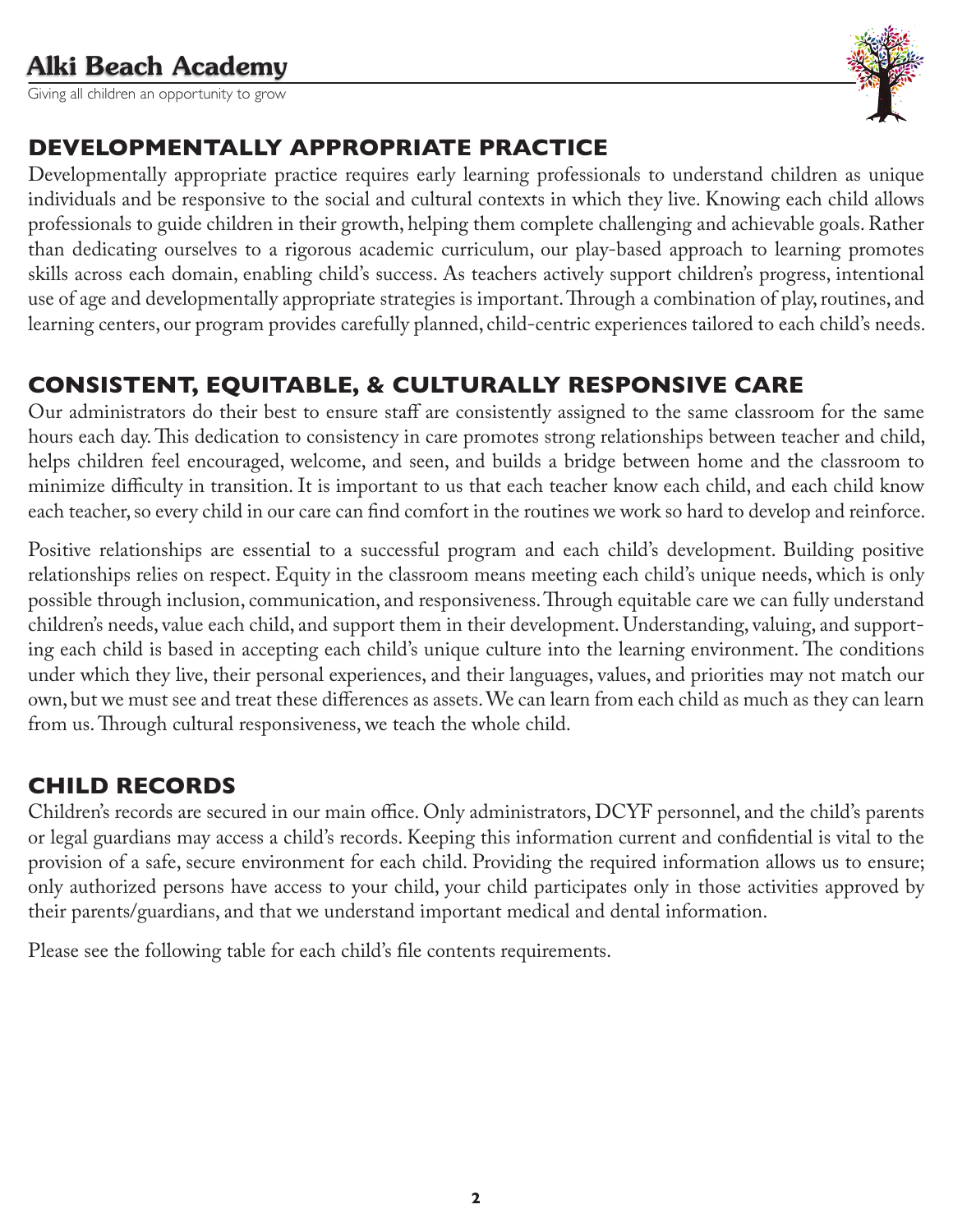Giving all children an opportunity to grow



Giving all children an opportunity to grow

| <b>FILE CONTENTS</b>                            | <b>HEALTH RECORDS</b>                                                             | <b>REQUIRED VACCINES</b> |
|-------------------------------------------------|-----------------------------------------------------------------------------------|--------------------------|
| Child's date of birth                           | Immunization records (required for enroll-<br>ment                                | <b>Hepatitis B</b>       |
| <b>Parent/Guardian contact informa-</b><br>tion | Known health conditions                                                           | <b>DTaP</b>              |
| <b>Emergency contact information</b>            | Medication authorization & administration<br>forms                                | <b>Hib</b>               |
| Persons authorized to pick up                   | Medical $\&$ dental care provider names $\&$<br>contact information               | Polio                    |
| <b>Individual Care Plan (if applicable)</b>     | Dates of last physical & dental exams                                             | <b>PCV</b>               |
| <b>Signed permissions</b>                       | Reports related to applied restraint $\&$<br>reportable incidents                 | <b>MMR</b>               |
| <b>Enrollment &amp; tuition/fee forms</b>       | Information necessary for the provision<br>of safety, health, and responsive care | Varicella                |
| <b>Signed current Family Handbook</b>           |                                                                                   |                          |
| <b>Health records</b>                           |                                                                                   |                          |

#### **PHOTOGRAPHY, VIDEOGRAPHY, & SURVEILLANCE**

Our program maintains an active social media presence on private pages. Administrators post pictures and videos of children on a daily basis. If you would like us to refrain from capturing your child in photographs and videos, please submit written notice to the Director. We also coordinate biannual sessions with professional photographers. These events are opportunities for families to receive portraits of their children. When these events are scheduled, we will ask for written permission to participate.

Our program site is monitored twenty-four hours a day by a recorded video camera system. The system allows our administrators to observe the entire program site and provides surveillance records which may be reviewed in response to emergencies and incident reports. By enrolling in our program, you submit to video surveillance while on the program site.

#### **Alcohol, Tobacco, Cannabis, & Prohibition of Illegal Substances**

Smoking, vaping, drug use, and alcohol consumption are prohibited within the program site and within twentyfive feet of entrances, exits, operable windows, and vents. Employees may not consume nor be under the influence of drugs or alcohol while at the program site, or prior to or during a shift. Tobacco, nicotine, drug, or alcohol products and paraphernalia in the possession of an employee, parent or guardian, or person dropping off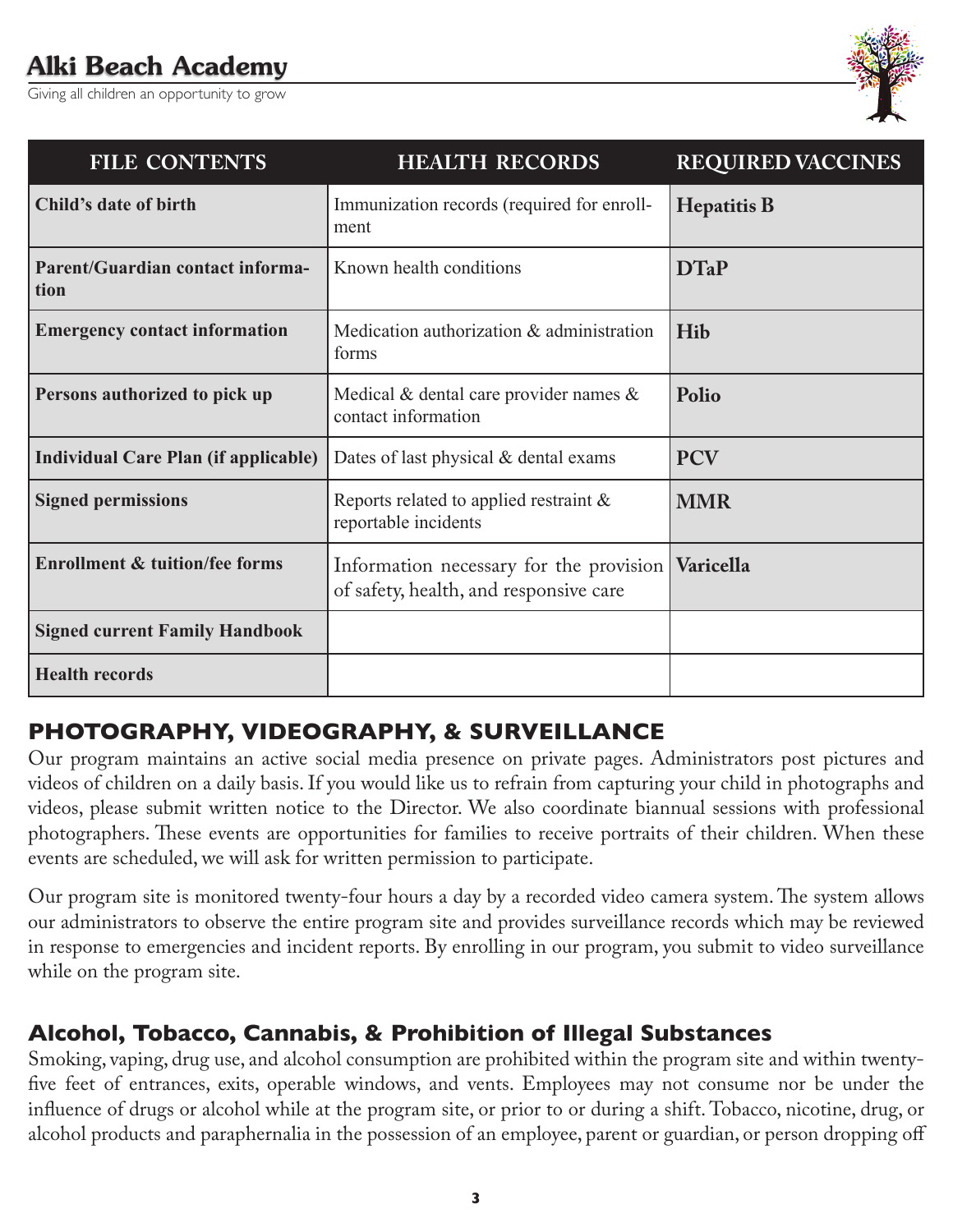Giving all children an opportunity to grow



or picking up any child must be stored outside of the licensed program space. If any person gifts or otherwise delivers a prohibited substance to a person at our program site, it must be placed and kept in the giver, deliverer, or recipient's personal vehicle.

#### **GUIDANCE, DISCIPLINE, & RESTRAINT**

We will never punish children for not knowing how to solve problems they encounter. Instead, we will teach them how to solve problems and learn from their mistakes. We work to be positive leaders and develop positive relationships with children, create and maintain a developmentally and culturally appropriate curriculum, and improve our cultural competence. We understand that threat and punishment cause toxic stress for young children, which undermines their development and withdraws from their social and academic success. Redirection, one-on-one talks, focused lessons, and class meetings are examples of strategies we implement in response to mistaken behaviors. Whichever response our professionals choose, encouragement is always emphasized. If a child continues to display inappropriate behaviors, the administrative team will provide support for the child and their teachers, inform the child's family of the behaviors, and work with the family to reinforce appropriate behaviors at home. If the mistaken behaviors persist, the Director and Program Supervisor will schedule a meeting with the child's family to develop additional supports.

Employees must never use profane, obscene, or aggressive language. They must never insult, discriminate against, or otherwise act with hostility toward others. Threatening or inflicting harm, intimidation, inappropriate gestures, verbal or emotional abuse, restricting of breathing, unauthorized use of restraint, and preventing or impeding the exercise of religious rights are prohibited. Other actions as outlined in WAC 110-300-0331 are also prohibited.

Physical restraint will only be used if a child's behavior threatens their own safety or the safety of others. Permitted restraint practices are limited to gentle and minimal holding for the minimum amount of time necessary to control the situation. Only employees trained in permitted restraint practices may implement them. No person shall ever use bonds, ties, blankets, straps, car seats, high chairs, activity saucers, or heavy weights to restrain children. If restraint is used, it will be documented and reported to the child's parent or guardian and the Department of Children, Youth, and Families.

#### **ENROLLMENT**

Families wishing to enroll must email the Director and schedule a site visit, which each parent and child must attend. After the site visit, the family must complete, sign, and submit; an enrollment application, a tuition and fees form, and a handbook for the current year. Families are not responsible for tuition or fees until a spot is secured for the child and the family agrees to occupy the spot. For families with multiple enrolled children, a discount of ten percent will be applied to the oldest child's tuition.

Tuition is payable by Automated Clearing House (ACH) transfers or credit card, is charged to the account on file on the fifth day of each month, and is not reducible for absences or closures. If the tuition charged fails to clear and is not paid in full by the fifth day of the month, a fee of ten dollars per day will apply until full payment is received or another arrangement is agreed to by the Director in writing.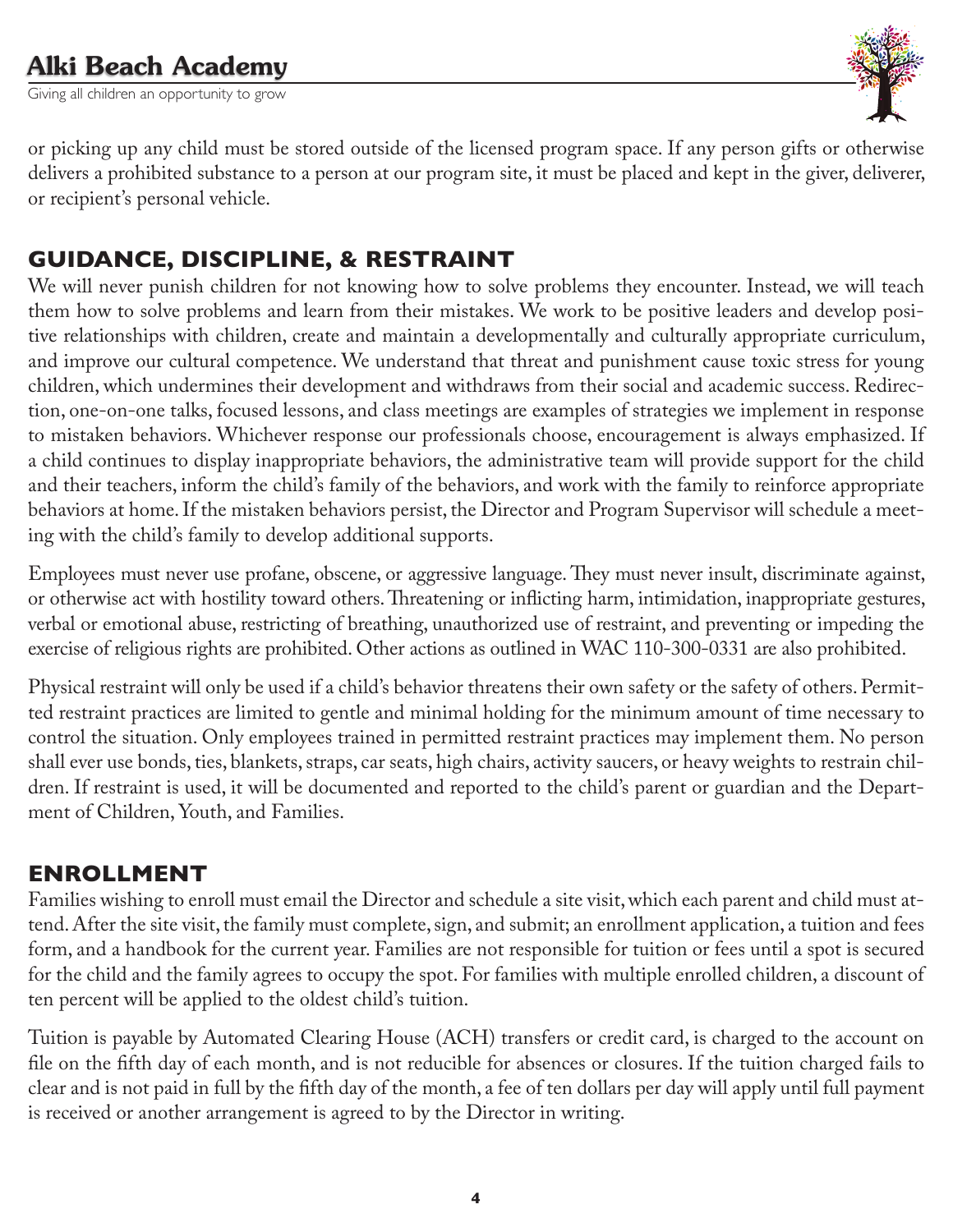Giving all children an opportunity to grow



|       | <b>Annual Fee</b> Infant Monthly Tuition |         | Toddler Monthly Tuition Pre-school Monthly Tuition |
|-------|------------------------------------------|---------|----------------------------------------------------|
| \$150 | \$1,900                                  | \$1,800 | \$1,700                                            |

#### **ITEMS FROM HOME**

The following items must be provided by the child's family and labelled with the child's first and last name if the child will need them at any point during the day; breaks milk/formula (inc. bottles, nipples, and caps), diapers/ pull-ups, pureed food items, alternative/supplemental meals or food items, pacifiers, one change of clothes, one blanket, one stuffed toy, and any necessary medications/ointments with completed and current forms.

#### **GENERAL DAILY SCHEDULE**

The table below illustrates the general daily schedule for the full program. For classroom specific schedules, please see the schedules posted in your child's classroom. Care is not provided outside of the scheduled daily operating hours of 7:00AM to 6:00PM, Monday through Friday, unless a special event is coordinated by the administrative team.

| <b>GENERAL ACTIVITY</b>          | <b>START TIME</b>  | <b>END TIME</b>    |
|----------------------------------|--------------------|--------------------|
| <b>Program Opens</b>             |                    | 7:00am             |
| Child Drop-off                   | 7:00am             | 10:00am            |
| <b>Breakfast</b>                 | 8:30am             | 9:30am             |
| Small Groups / Outdoor Free Play | 9:30am             | 11:30am            |
| Lunch                            | 11:30am            | 12:30pm            |
| <b>Rest Period</b>               | 12:30pm            | 3:00 <sub>pm</sub> |
| Afternoon Snack                  | 2:30 <sub>pm</sub> | 3:30 <sub>pm</sub> |
| Small Groups / Outdoor Free Play | 3:00 <sub>pm</sub> | 4:30 <sub>pm</sub> |
| Indoor Free Play                 | 4:30 <sub>pm</sub> | $5:15$ pm          |
| <b>Evening Snack</b>             | $5:15$ pm          | 5:45pm             |
| Outdoor Free Play                | 5:30pm             | 6:00 <sub>pm</sub> |
| <b>Program Closes</b>            |                    | 6:00pm             |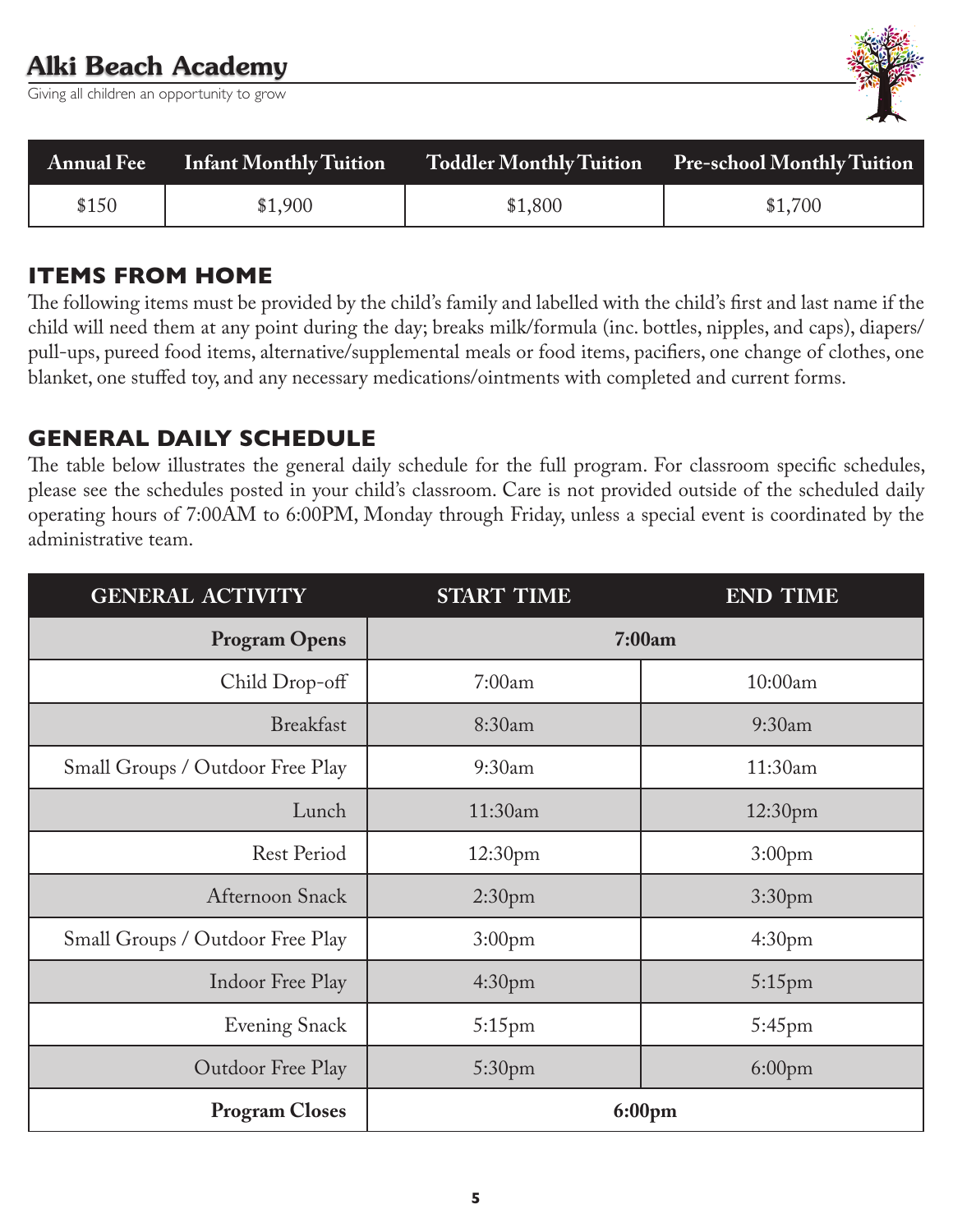Giving all children an opportunity to grow



In accordance with the Washington Administrative code, meal times run on a consistent schedule, are two to three hours apart for each age group, and consist of two meals and two snacks. Our program also schedules at least one hour of active play for infants and toddlers, and ninety minutes of active play for preschool children. With the exception of play for infants, at least thirty minutes of this active play is scheduled as outdoor play. A supervised rest period is built into each classroom's schedule to provide each child with an opportunity for at least two hours of rest.

During small- and large-group activity periods, our program supervisors and classroom staff plan various playbased activities throughout the day that encourage children's engagement, promote independence and prosocial behaviors, provide for choice and expression, allow exploration and experimentation, encourage problem solving and critical thinking, and use interesting and creative materials. While our program is open for eleven hours per day, no child may remain on site for longer than ten hours per day. If a child is left in care beyond ten hours or the scheduled end of the program day, a fee of one dollar per minute will be charged to the family's account.

#### **ARRIVAL & DEPARTURE**

When dropping off children at our program site, we ask that you:

- 1. Sanitize the child's and your own hands in the lobby;
- 2. Sign in the child on their room's sign-in form located outside the classroom door;
- 3. Wash the child's and your own hands in the classroom sink;
- 4. Place their belongings in their designated cubby or hook;
- 5. Ensure the teachers are aware of their arrival; and
- 6. Communicate any pertinent information to the teachers.

When picking up children at our program site, we ask that you:

- 1. Sanitize your hands in the lobby;
- 2. Wash your hands in the classroom sink;
- 3. Gather the child's belongings and daily report, if available;
- 4. Communicate with the teachers about the child's experience;
- 5. Sign out the child on their room's sign-out form located outside the classroom door; and
- 6. Escort the child from the program site, remaining within arm's reach at all times.

#### **SIGNING IN & OUT**

All children must be signed in upon arrival to, and signed out upon departure from, our program site. Any person older than eighteen may drop off a child, however, only those persons cleared by a child's parent or legal guardian may pick up that child. Copies of those cleared persons' government-issued photo identification will be kept in the child's file for reference.

If an authorized person plans to pick up the child, the child's parent or guardian must notify the Director prior to that person's arrival at the program site. If no notice is provided, the person will not be allowed to enter the facility until the parent or guardian is contacted and clears the person for pick up. If a child is not properly signed in or out, a five dollar fee will be applied to the family's account for each occurrence.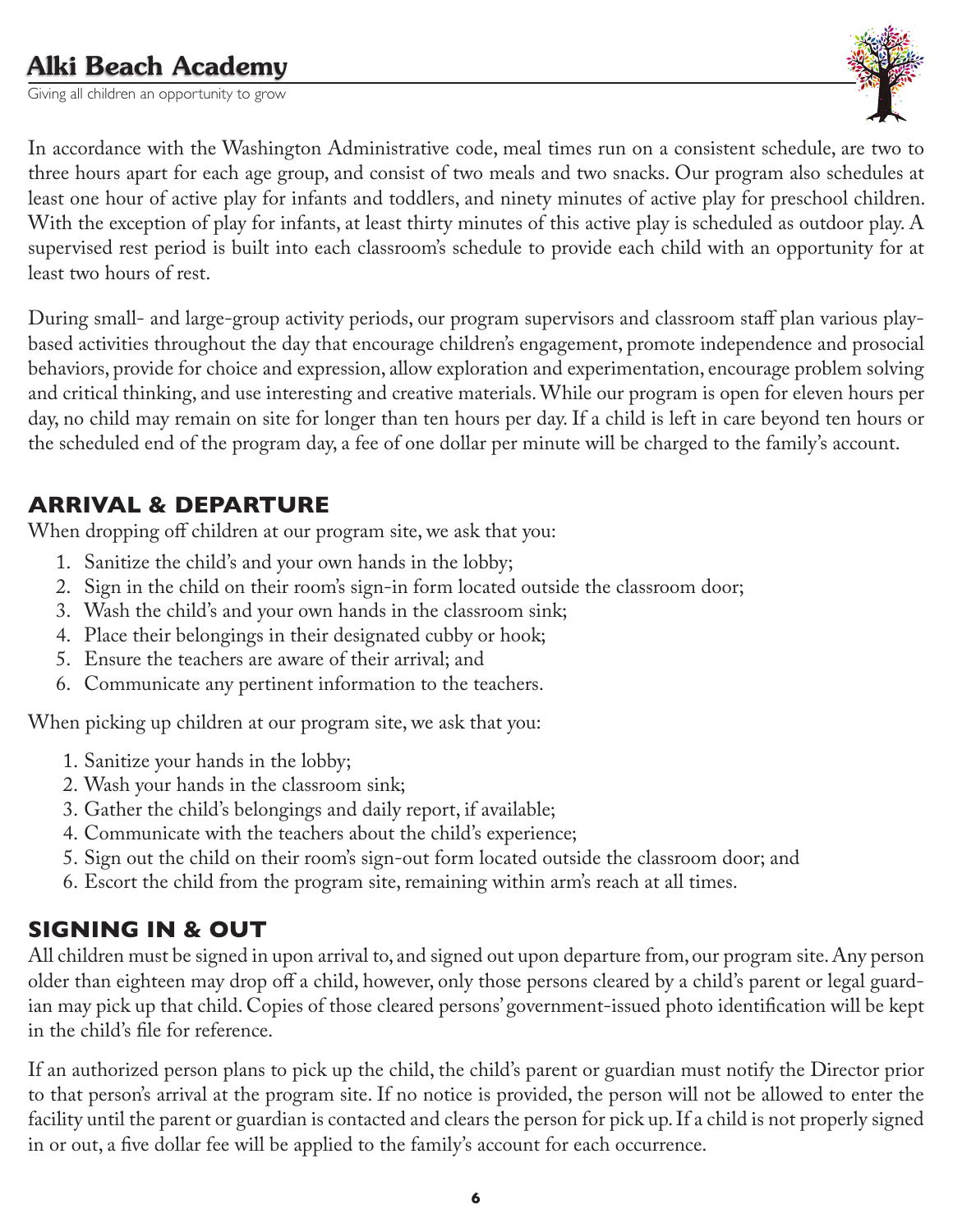Giving all children an opportunity to grow



#### **ABSENCE & REMOVAL FROM CARE**

If your child will be absent, you must notify the Director as soon as possible. If absent for illness, please note the illness (if known) and any symptoms so staff and families can assess other children. If your child shows any of the following symptoms, they must remain out of care for until twenty-four hours after the last noted symptom or until cleared by a certified medical professional:

- Fever of 100.4° degrees Fahrenheit and any change in behavior or other symptoms;
- Vomiting or diarrhea two or more times within twenty-four hours, or with blood or mucus;
- Rash not associated with heat, diapering, or allergic reaction;
- Open sores or wounds discharging bodily fluids not adequately covered with bandages;
- Mouth sores with drooling; or
- Lice, ringworm, or scabies.

Classroom staff will observe children for signs of illness when they arrive and periodically throughout the program day. If a child develops signs or symptoms of illness, their family will be notified as soon as possible. Separating ill children from others will be done at the on-site administrator's discretion, but children will be sent home if the illness prevents them from participating in normal activities, requires more care and attention than we can provide, or the illness places the health and safety of other children at risk.

If a certified medical professional or other public health personnel recommend other remediation or response practices, those recommendations shall be implemented and enforced. If the recommendations of a certified medical professional and public health personnel conflict with each other, our administrators will follow the recommendations of public health personnel. Our program reserves the right to exceed the standards set by any recommendations to the extent allowed by law.

**To notify our administrative team about your child's absence, send an email explaining the reason and expected duration of the absence to alkibeachacademynews@gmail.com. If the absence is due to illness, the email should include your child's name, their symptoms, the date/time of symptom onset (if known), and any diagnoses from certified health care professionals.**

#### **EXPULSION & TERMINATION OF CARE**

We reserve the right to expel children from care when behaviors threatening their own safety or the safety of others persist despite collaborative efforts to reduce or eliminate the behaviors. If a child is expelled, we will review this policy with the family, provide a record of the behaviors and efforts taken to reduce or eliminate the behaviors, and provide the family with references to community-based services and other childcare providers.

We also reserve the right to terminate care for reasons including, but not limited to; unpaid tuition or fees, inappropriate or unwelcome behavior toward employees or children, unsafe behavior within or near the program site, and violation of policies included in this handbook. If we terminate enrollment, the family will be given notice with an effective date through which the family is responsible for all tuition and fees. All terminations will be reported to the Department of Children, Youth, and Families.

If a family chooses to terminate their own care, they must provide written notice no fewer than thirty days prior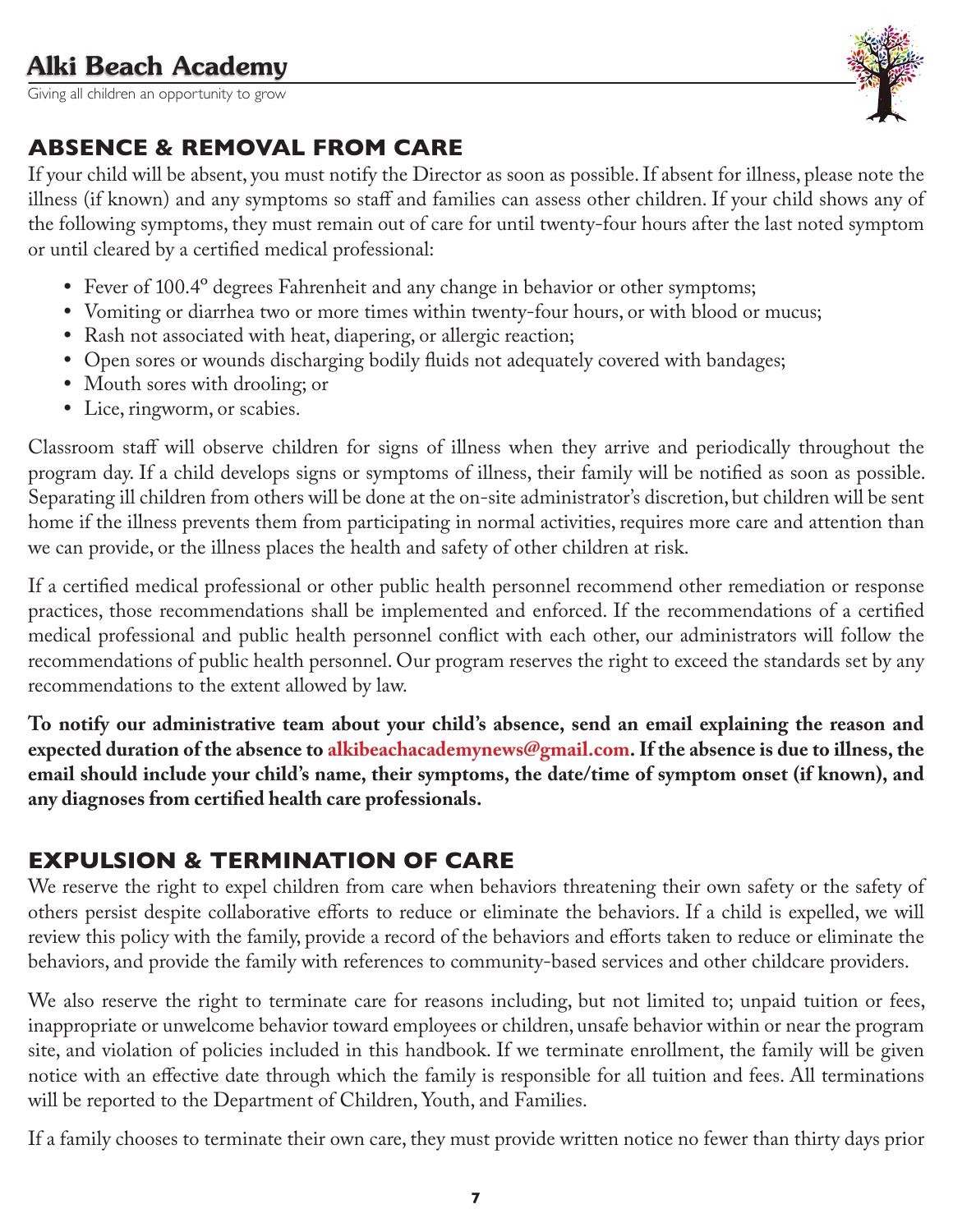Giving all children an opportunity to grow



to the effective date. The child's family is responsible for all tuition and fees through the month within which the effective date occurs. Tuition will not be reduced for months wherein a family does not attend for the full month.

### **AGES, CAPACITY, & STAFF-CHILD RATIOS**

Our program serves children between five weeks and six years old. Our infant, toddler, and preschool rooms have a total licensed capacity of 127 children. The classroom capacities, required ratios, staffing, and operating ratios are as follows:

| <b>CLASSROOM</b> | <b>CAPACITY</b> | <b>REQUIRED</b><br><b>RATIO</b> | <b>ASSIGNED</b><br><b>STAFF</b> | <b>OPERATING</b><br><b>RATIO</b> |
|------------------|-----------------|---------------------------------|---------------------------------|----------------------------------|
| Red              | 20              | 1:10                            | 3                               | 1:7                              |
| Teal             | 20              | 1:10                            | 3                               | 1:7                              |
| Yellow           | 14              | 1:7                             | 3                               | 1:5                              |
| Blue             | 14              | 1:7                             | 3                               | 1:5                              |
| Crystal          | 12              | 1:7                             | 3                               | 1:4                              |
| Magenta          | 15              | 1:7                             | 3                               | 1:5                              |
| Green            | 14              | 1:7                             | 3                               | 1:5                              |
| Orange           | 6               | 1:7                             | $\overline{2}$                  | 1:3                              |
| Violet           | 12              | 1:4                             | 5                               | 1:3                              |

#### **MIXED AGE GROUPS**

Whenever staffing or scheduling circumstances require the mixing of age groups, our program will provide sufficient staff to keep the operating ratio at or below the required ratio of the youngest child present in the group and meet the health, safety, and developmental needs for all children in the mixed group. At least one lead teacher and one other staff member will be present with the group. The group size will not exceed the standards outlined in WAC 110-300-0357 except during outdoor free play during the last thirty minutes of the program day.

### **TRANSPORTATION & OFF-SITE FIELD TRIPS**

Preschool classrooms will be authorized to conduct off-site field trips, including; community parks, the Seattle Aquarium, Woodland Park Zoo, the Alaska Junction, and others. The primary mode of transportation for these trips includes public mass transit and chartered buses when necessary. For community parks, classrooms will walk and use local sidewalk networks to safely access the parks. Field trip permission forms will be provided to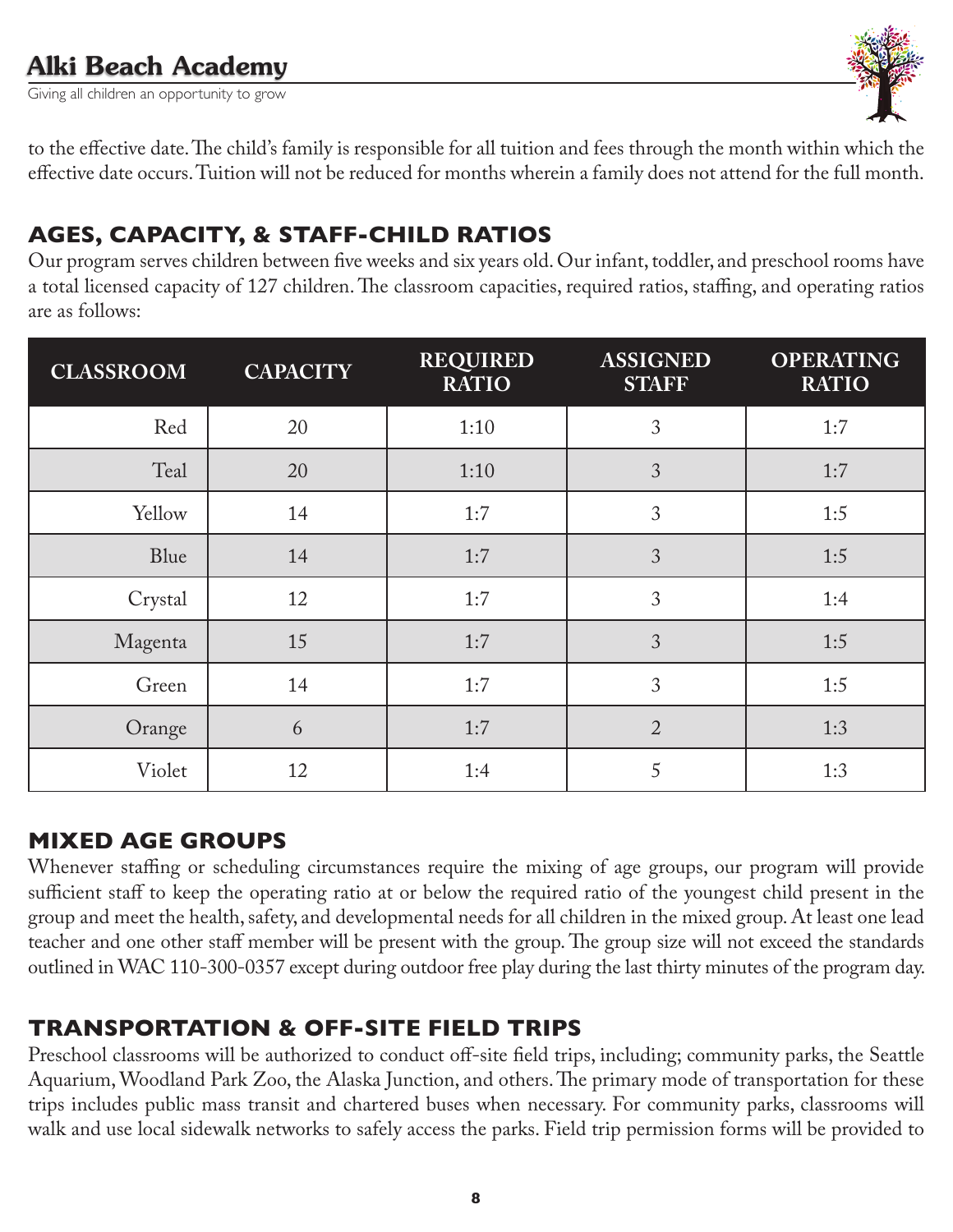Giving all children an opportunity to grow



families for off-site field trips and must be signed and returned by a child's parent or legal guardian prior to the event for that child to participate.

#### **WATER ACTIVITIES**

Children enrolled in our program will not have access to water activities in open bodies of water. The only authorized water activities will be controlled in containers and supervised closely by classroom staff. When water activities are planned, families are expected to provide an extra set of clothing for their child to change into when the activity ends.

#### **CULTURAL ACTIVITIES & HOLIDAYS**

We regularly incorporate cultural content into our curriculum. If there are specific celebrations or commemorations you would like us to include, please communicate them to the Director. If you or your child require religious accomodations, please communicate them to the Director. We are open to celebrating or commemorating holidays and events from all cultures. Holidays recognized as "federal holidays" often accompany scheduled closures. Other holidays are incorporated into our curriculum in the form of art projects, books, discussions, and other activities. If at any time you do not want your child to participate in an activity, please inform an administrator as soon as possible so we can create an alternative plan for your child.

Scheduled closures are as follows:

- Martin Luther King, Jr. Day (Monday, January 17th)
- Presidents Day (Monday, February 21st)
- Memorial Day (Friday, May 27th & Monday, May 30th)
- Independence Day (Monday, July 4th Tuesday, July 5th)
- Labor Day (Friday, September 2 & Monday, September 5)
- Veterans Day (Friday, November 11)
- Thanksgiving (Close @4pm Wednesday, November 23; Closed Thursday, November 24 Friday, November 25)
- Winter Break 2020 (Close @4pm Thursday, December 22; Closed Friday, December 23 Friday, December 30)

#### **DUAL LANGUAGE LEARNING**

While our program is not an immersion program in structure, many of our employees speak multiple languages, including Spanish, Vietnamese, and English. Language and literacy activities in our program include both Spanish and English activities, both formally built into lessons and conversationally.

#### **INDIVIDUAL CARE PLANS (ICPs)**

In accordance with state regulation, our program maintains ICPs for each child with special needs and notable conditions. When a child with such is enrolled or identified within the program, we notify the Department of Children, Youth, & Families. ICPs include documentation regarding the child's diagnosis, related health concerns, applicable training or education, health/504/family service plans, and all records related to our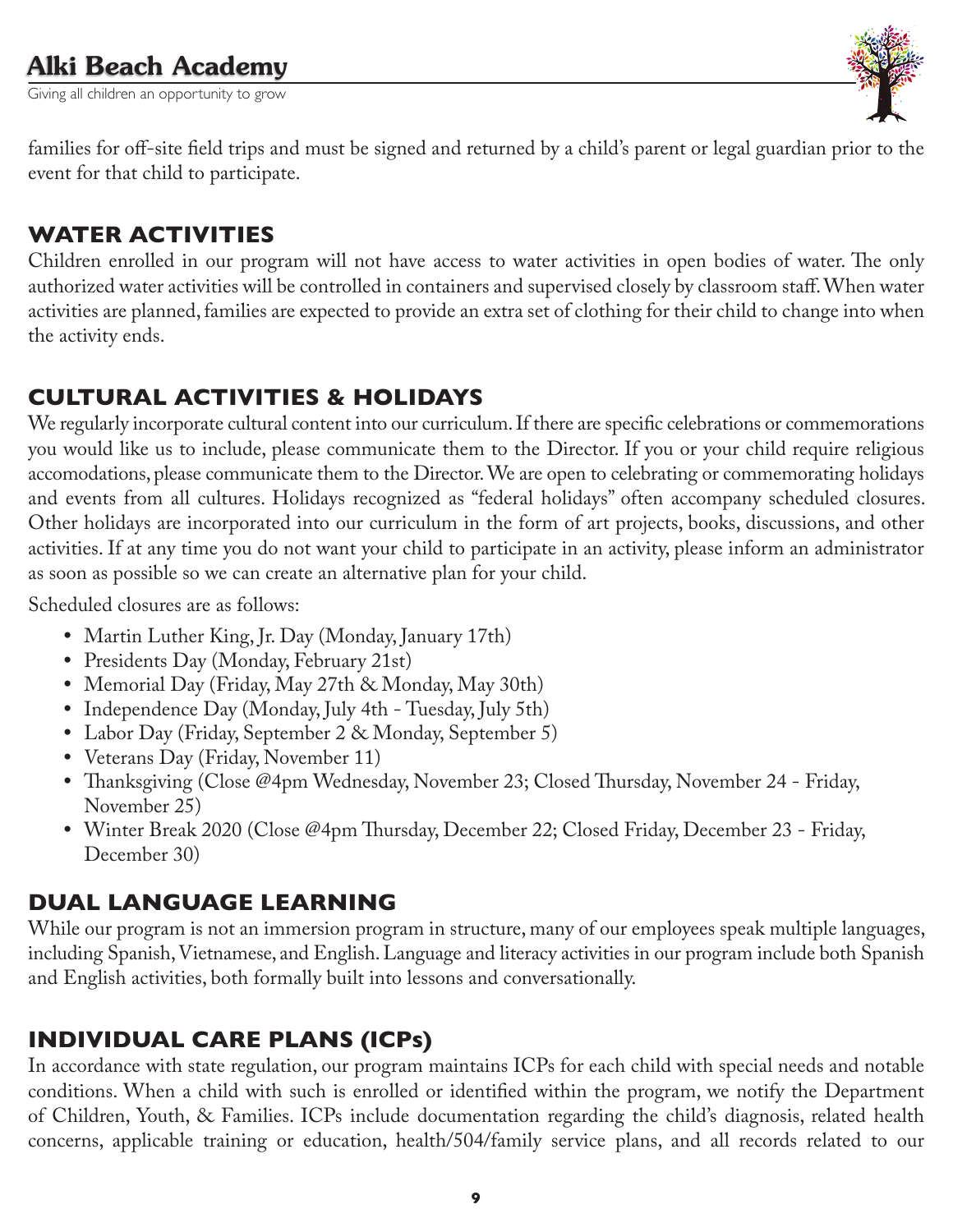Giving all children an opportunity to grow



curriculum-based assessments. Please speak with an administrator for more information.

ICPs must be updated annually or when there is a change in the child's needs. They must be signed by the parent or guardian and contain; the child's diagnosis, primary care and specialist contact information, a list of medications with descriptions of when and how to administer, allergies and dietary needs, necessary modifications for the child, known symptoms and triggers, emergency response plans and what procedures to perform, and any suggested training or education for staff.

The ICP must have supporting documentation from the child's licensed or certified healthcare or education professional, social worker, or registered nurse as well as a written plan and documentation for accommodations informed by an individual education plan (IEP), individual health plan (IHP) 504 plan, or individualized family service plan (IFSP).

#### **INFANT CARE (ages 5 weeks - 1 year)**

Each infant's schedule is based on their needs and the desires of their parents/guardians. Infants are diapered, fed, and rested as needed. When infants are napping, employees actively supervise them (visibly checking at least every fifteen minutes) and remain within visual and auditory range. Employees place infants to sleep on their back and frequently monitor breathing patterns. If an infant turns over while sleeping, they are returned to their back until they are able to independently roll back and forth.

Sleep positioning devices are not authorized unless directed in writing by the infant's health care provider. Blankets, stuffed toys, pillows, and crib bumpers are not authorized inside or on sleeping equipment. No item may cover or conceal occupied sleep equipment. Bedding and clothing must not cover any portion of the infant's head while sleeping. Teachers prevent temperatures and clothing from causing overheating and maintain sufficient lighting to allow for necessary observations.

#### **TODDLER CARE (ages 1 year - 29 months)**

Each toddler's schedule is based on their needs and their classroom routines. Children in toddler rooms are diapered or use child-specific toileting facilities routinely and as otherwise needed. These children have consistently scheduled rest periods following lunch each day, but accommodations will be made whenever children need additional rest. Our program employs professionals who speak English, Spanish, and Vietnamese as their first language. Employees, families, and children are encouraged to speak their home language and learn new languages to promote a culture of inclusion in our program. Lessons are presented in English and Spanish to help in the process of familiarization for each.

#### **PRESCHOOL CARE (ages 30 months - 4 years)**

Preschool care includes the details noted under "Toddler Care" with additional work in preparing children for social and academic life beyond our program. At this age, our teachers begin implementing informal observation-based assessment in collaboration with our administrative team. Over the course of these eighteen months, activities become more targeted toward specific developmental domains to allow children to demonstrate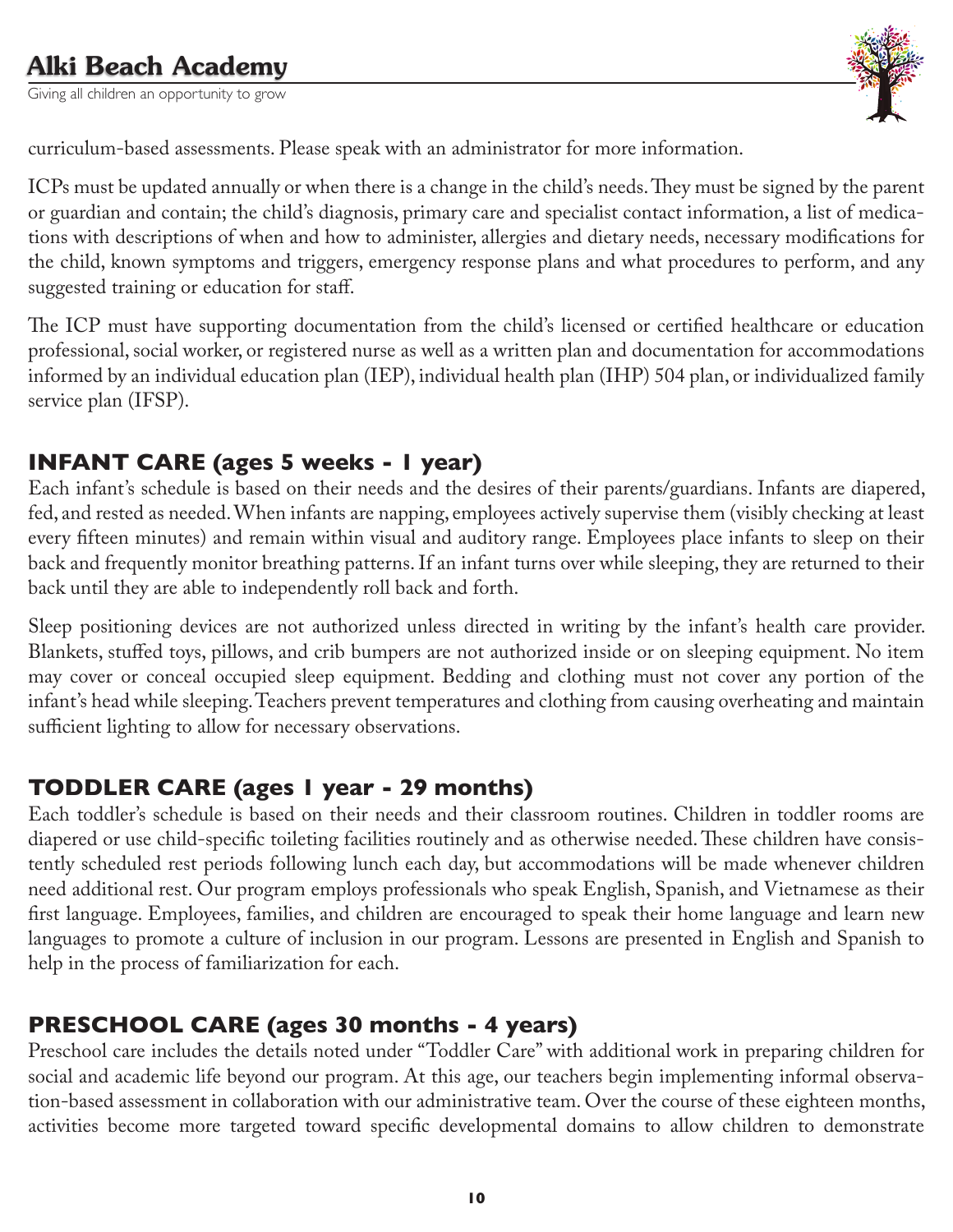Giving all children an opportunity to grow



focused skills and behaviors, and allow our teachers to observe and note those skills and behaviors. If you have any questions about our observation-based assessment process, please speak with our administrative team.

#### **KINDERGARTEN TRANSITION PLAN (ages 4 - 6 years)**

Our observation-based assessments allow us to adjust our curriculum to best first the needs of each child based on how they engage with lesson content. The goal of these assessments is to enhance learning and development for each child to promote future social and academic success.

When children in our program turn four years old, our teachers and administrative team begin a more formal observation-based assessment process and analyze each child's development to create education plans for each child. The plans focus on how children's teachers can better introduce new, and reinforce previous, concepts to ensure each child is prepared for kindergarten. Our administrative team maintains positive, communicative relationships with local public and private schools, and invites their administrators to visit our program site. These schools provide us information on how to register, expectations for incoming children, and available slots in their programs. We use these relationships to ensure seamless transitions for children and their families.

#### **MANDATORY REPORTING**

If ever an employee suspects physical/sexual/emotional abuse, neglect, endangerment, or exploitation, they are required by law to report those suspicions. If an employee suspects reportable conditions, they must report them to an administrator. The administrator will contact Child Protective Services (CPS) with the employee and file a formal report. A written report of the suspicions and steps taken will be placed in the child's file. ABA requires written reports for injury noticed or experienced at the program site. Other circumstances requiring reporting include; death/injury/illness that requires medical treatment or hospitalization, food poisoning, and communicable diseases. These must be reported by telephone and in writing to the child's parent/guardian, the licensor, and the child's social worker (if applicable).

#### **POSTED MATERIALS**

Posted materials at our program site include the following:

- Child Care License;
- Business License;
- Floor Plan with Emergency Routes & Exits;
- Dietary Restrictions, Allergies, & Nutrition Requirements;
- Handwashing Practices;
- Diapering Procedures;
- Emergency Numbers & Information:
	- Emergency Services Phone Number;
	- Program Name & Address;
	- Nearest Arterial Street or Intersection;
	- DCYF Phone Number;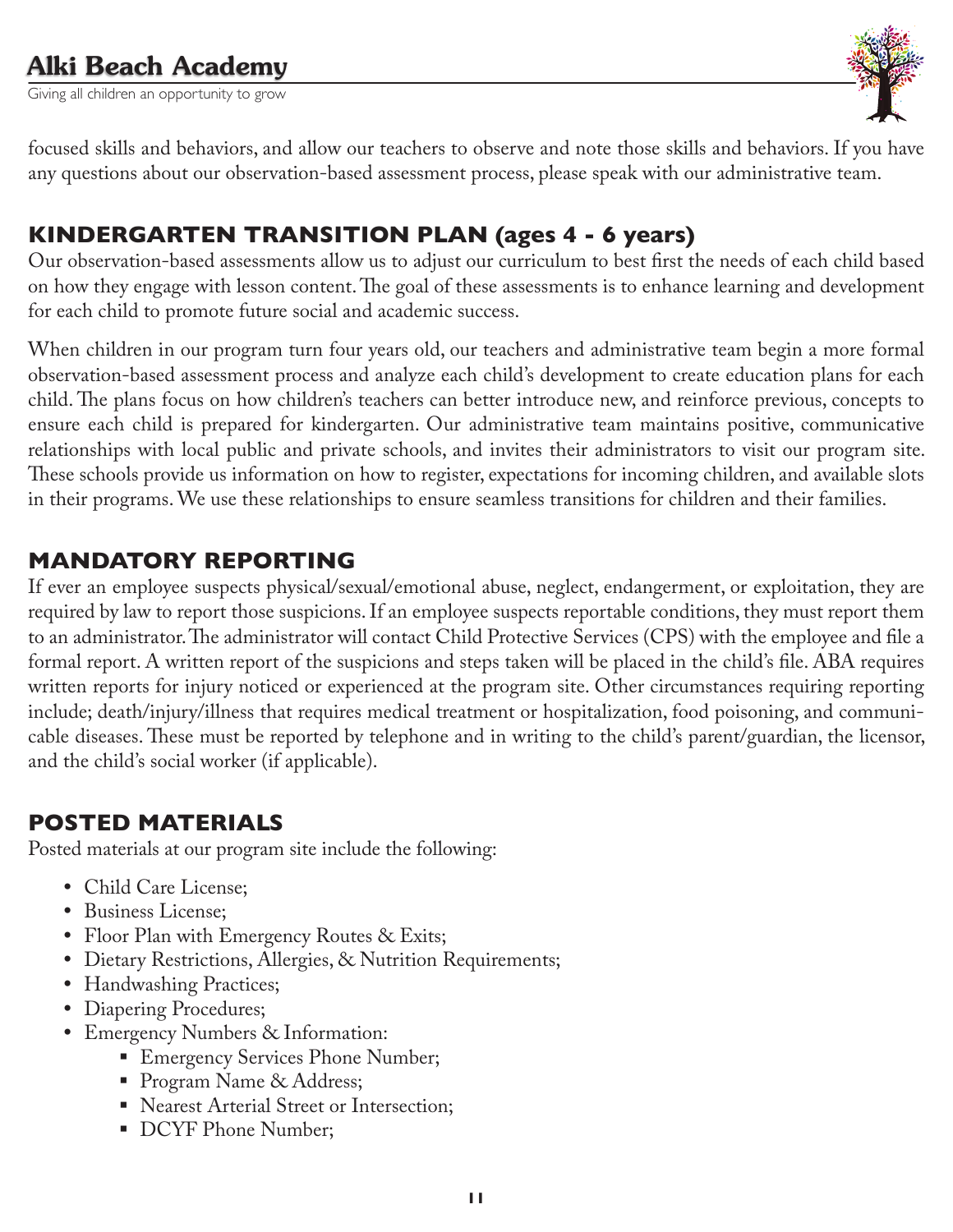Giving all children an opportunity to grow



- Washington Poison Center Phone Number;
- Child Protective Services Phone Number;
- Location of Child & Staff Medical Information;
- Notice of Current or Pending Enforcement Actions (if applicable);
- Notice of Safe Sleep Violation (if applicable);
- "No Smoking" and "No Vaping" Signs;
- Department-Approved Waivers or Variance from Rule (if applicable)
- Location of Insurance Coverage Statement;
- Daily Menus;
- Lesson Plans;
- Non-Discrimination Policy;
- Scheduled Closure Calendar;
- General Program Schedule;
- Staffing Schedule; and
- Any Notices for Families or Employees.

## **PROGRAM POLICIES**

Other program policies regarding records maintenance, employment, general operations and procedures, emergency and disaster preparedness and response, health, safety, and sanitation are available for review in the main office. This handbook and the policy binder will be reviewed as part of the enrollment process and at least annually thereafter. If you would like to view our program policies or have any questions, comments, or concerns about our program policies, please speak with an administrator.

## **HOLD HARMLESS**

If any family, enrolled or otherwise, hires a program employee or volunteer to perform services of any kind, the family shall fully defend, indemnify, and hold harmless the program and its owners from any and all claims, lawsuits, demands, causes of action, liability, loss, damage, or injury of any kind (including all claims of monetary loss, property damage, equitable relief, personal injury, or wrongful death), whether brought by an individual or other entity, or imposed by a court of law or by administrative action at any level of government, arising out of any acts, omissions, negligence, or willful misconduct on the part of the program's employee or volunteer when such persons are not directly engaged in activities related to the program's regular daily operations or sanctioned program events.

## **GENERAL PERMISSIONS**

To grant permission for the items below, please check the "Yes" box to the right of the item. If you do not grant one of the permissions, please check the "No" box to the right of the item. If you have questions or concerns about any of the permissions which you do not feel are sufficiently addressed by the items description, please discuss your questions or concerns with an administrator.